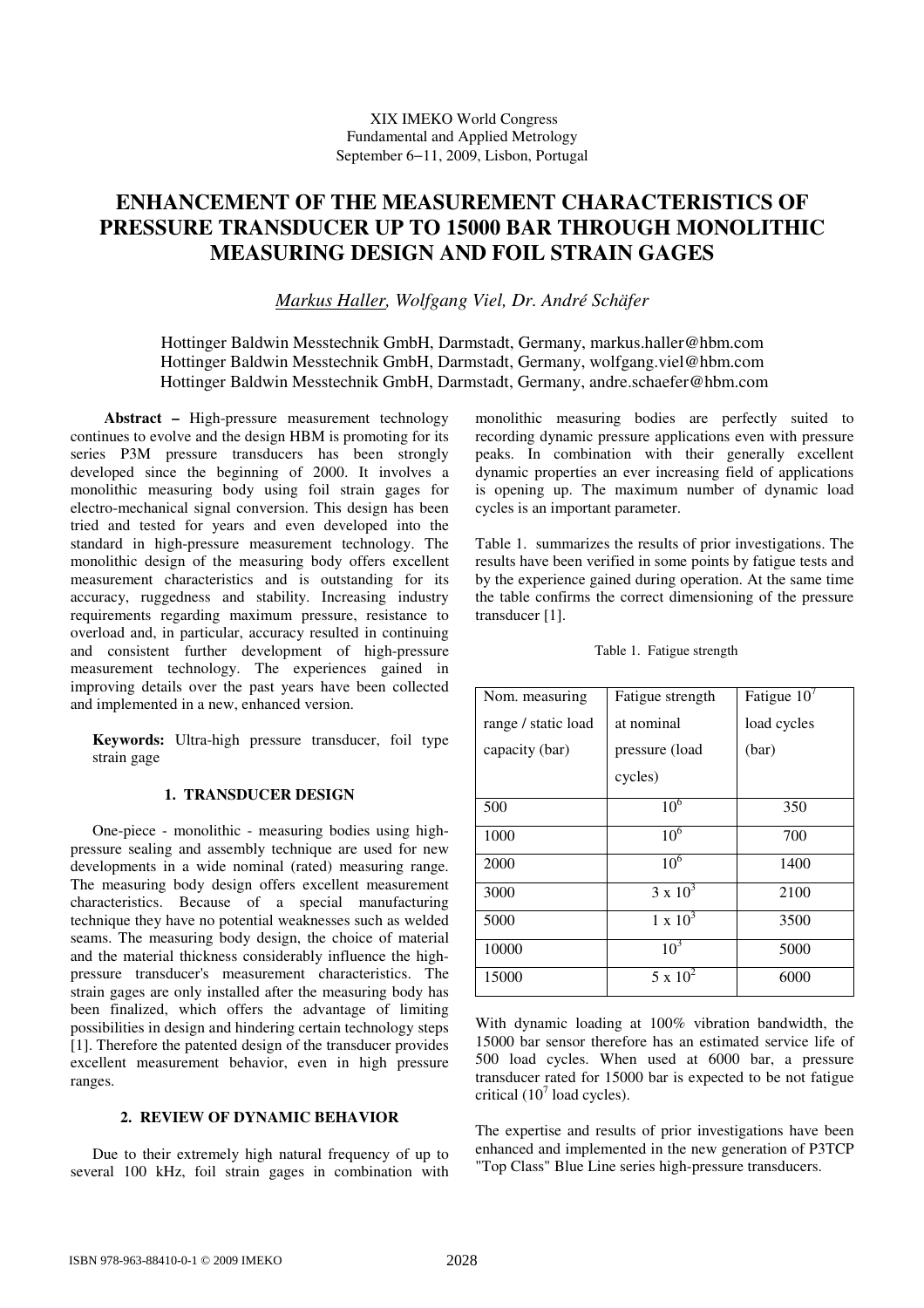

### Fig. 1. P3TCP "Top Class" Blue Line Transducer

### **3. IMPROVEMENTS**

The following improvements were implemented to increase accuracy of the new generation of pressure transducers and thus meet the requirements of the industry for more accurate devices.

- Minimization of temperature effects on temperature coefficients
- Cubic interpolation function for minimizing characteristic curve deviation.

In general, cost-effectiveness is the limiting factor to compensating for reproducible errors. This aspect needs to be taken into account in adaptation. Hence, the above mentioned improvements that can be compensated for are reduced to the same level as the errors that cannot be compensated for (e.g. hysteresis).

#### **4. TEMPERATURE EFFECTS**

In general, external and internal effects on the measuring body and thus on the strain gage such as, for example, heat result in structural changes.

Temperature changes directly affect the stability of the zero point. The temperature dilatation of the measuring body material and the temperature-dependent change in resistance of the strain gage are influencing factors that need to be considered [2].

The relative resistance change of a strain gage resulting from the change in temperature comprises a thermal and a mechanical (i.e. caused by strain) portion [2].

$$
\left(\frac{\Delta R}{R}\right) = \left(\frac{\Delta R}{R}\right)_{therm} + \left(\frac{\Delta R}{R}\right)_{mech} \tag{1}
$$

 $\Delta R$  = change in resistance  $R = basic resistance$ 

### *4.1. Temperature effect on zero point*

Since all four strain gages are connected in a Wheatstone bridge and have identical resistance values, the thermal portions ideally should largely compensate each other.

$$
\left(\frac{\Delta R_1}{R_1}\right)_{therm} = \left(\frac{\Delta R_2}{R_2}\right)_{therm} = \left(\frac{\Delta R_3}{R_3}\right)_{therm} = \left(\frac{\Delta R_4}{R_4}\right)_{therm} \tag{2}
$$

However, manufacturing tolerances can result in remaining errors. If demanded for accuracy purposes, the remaining error can be compensated for by completing the Wheatstone bridge with a temperature-dependent resistor. A huge advantage of electro-mechanical conversion using foil strain gages is that it enables measurement directly at the point – i.e. the point of installation – where thermally induced interference develops. In general, this enables highly precise temperature compensation of the zero point.

The temperature coefficient on zero point is a absolute value. This is the reason why the coefficient can have a huge impact to the measured signal, if the pressure transducer is only working at partial load [3]. If highly precise pressure measurement is required, a device with the smallest possible measuring range should be selected.

Table 2. shows how adequate measures and enhanced manufacturing techniques considerably improved the temperature-dependency of the zero point of series P3TCP "Top Class" Blue Line transducers.

| Table 2. Temperature coefficient on zero point |  |
|------------------------------------------------|--|
|                                                |  |

|                   | P3TCP "Top     | Standard          |
|-------------------|----------------|-------------------|
|                   | Class" Blue    | pressure          |
|                   | Line           | transducer        |
| Temperature       | $0.05\% / 10K$ | $0.1 - 0.2\%/10K$ |
| coefficient on    |                |                   |
| zero point $TK_0$ |                |                   |

#### *4.2. Temperature effect on sensitivity*

The sensitivity of a transducer is defined as the span between the signal values at nominal pressure and the initial signal of the unloaded transducer [3].

$$
C = S_n - S_0 \tag{3}
$$

 $C =$  sensitivity  $S_n$  = nominal output signal  $S_0$  = initial signal

Temperature changes also affect sensitivity. The thermal change in sensitivity results from the temperature dependency of the Young`s modulus of the material used for the measuring body. Decreasing of the modulus causes additional strain for the same stress (load) level. Calculation of material stresses are based on the Hooke's law [4].

$$
\sigma = \varepsilon \cdot E \tag{4}
$$

 $σ = material stress$  $\epsilon$  = strain  $E = Young's$  modulus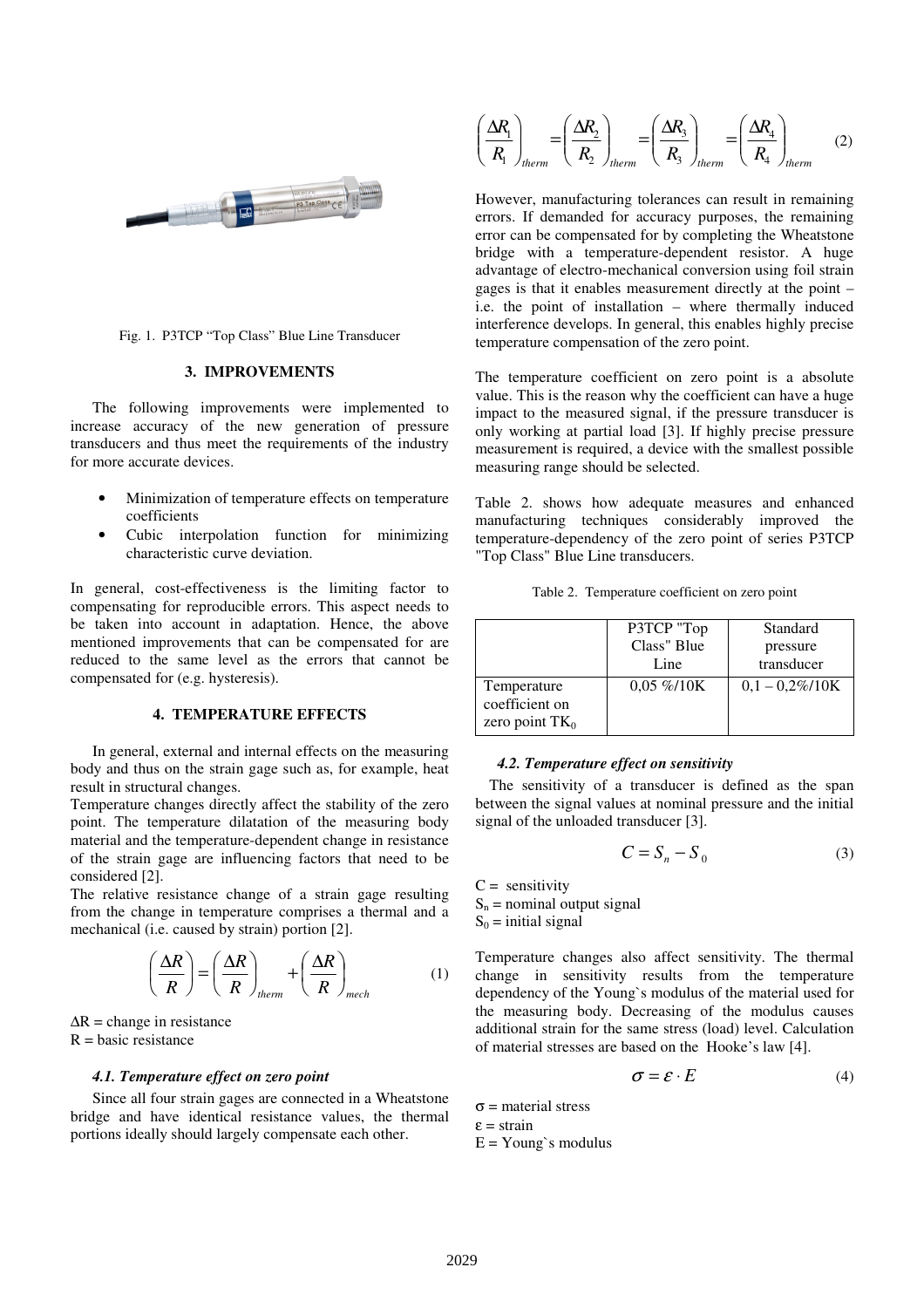Fig. 2 shows the Young`s modulus of different series of possible transducer materials. It shows clearly that the modulus decreasing with increasing temperature [5].



Fig. 2. Typical temperature dependence of the Young`s modulus of different metals and alloys





Fig. 3. Typical relative change of the Young`s modulus

In a wide temperature range the relative change in the Young`s modulus shows a linear character.

A measure of the sensitivity of a strain gage is the gage factor and can be expressed as [6].

$$
k = \frac{\left(\Delta R/R\right)_{mech}}{\varepsilon} \tag{5}
$$

 $k =$  gage factor  $\Delta R$  = change in resistance  $R = basic resistance$  $\epsilon$  = strain

The gage factor is a measure of the sensitivity of the strain gage. Fig. 4 shows that the gage factor is also susceptible to temperature effects.



Fig. 4. Typical temperature dependent change in sensitivity of a strain gage

The relation between the gage factor and the Young`s modulus is obvious if one substitutes (4) into (5).

$$
\left(\frac{\Delta R}{R}\right)_{mech} = \sigma \frac{k}{E}
$$
 (6)

 $\Delta R$  = change in resistance  $R = basic resistance$ 

σ = material stress

 $k =$  gage factor

 $E = Young's$  modulus

Equation (6) shows that the change in resistance and therefore the sensitivity of a transducer as a function of temperature is primarily related to the change in the Young`s modulus of the transducer material and the change in gage factor of the strain gage. Minimizing the deviation of the ratio, k/E, enables the influence of temperature effects to be substantially reduced. Temperature induced change of the Young`s modulus can be effectively controlled by a negative temperature dependence of the gage factor. With this method no additional compensation elements are necessary anymore. To get the best overall result also passive measures – such as optimal body design, choice of material etc. has to be taken into account to balancing the interaction.

In some cases also additional temperature-dependent resistors are connected to the excitation line of the Wheatstone bridge for compensation. If the transducer is subjected to temperature, the excitation voltage of the measuring bridge is reduced to the same degree as the resistance change and thus the output signal is increasing as a result of the temperature effect [7]. As a consequence, the sensitivity of the Wheatstone bridge remains constant.

The temperature coefficient on sensitivity is a relative value and therefore not critical if the pressure transducer is partial loaded.

Optimized use of the measures described above enables the influence of temperature effects on nominal sensitivity to be further substantially reduced.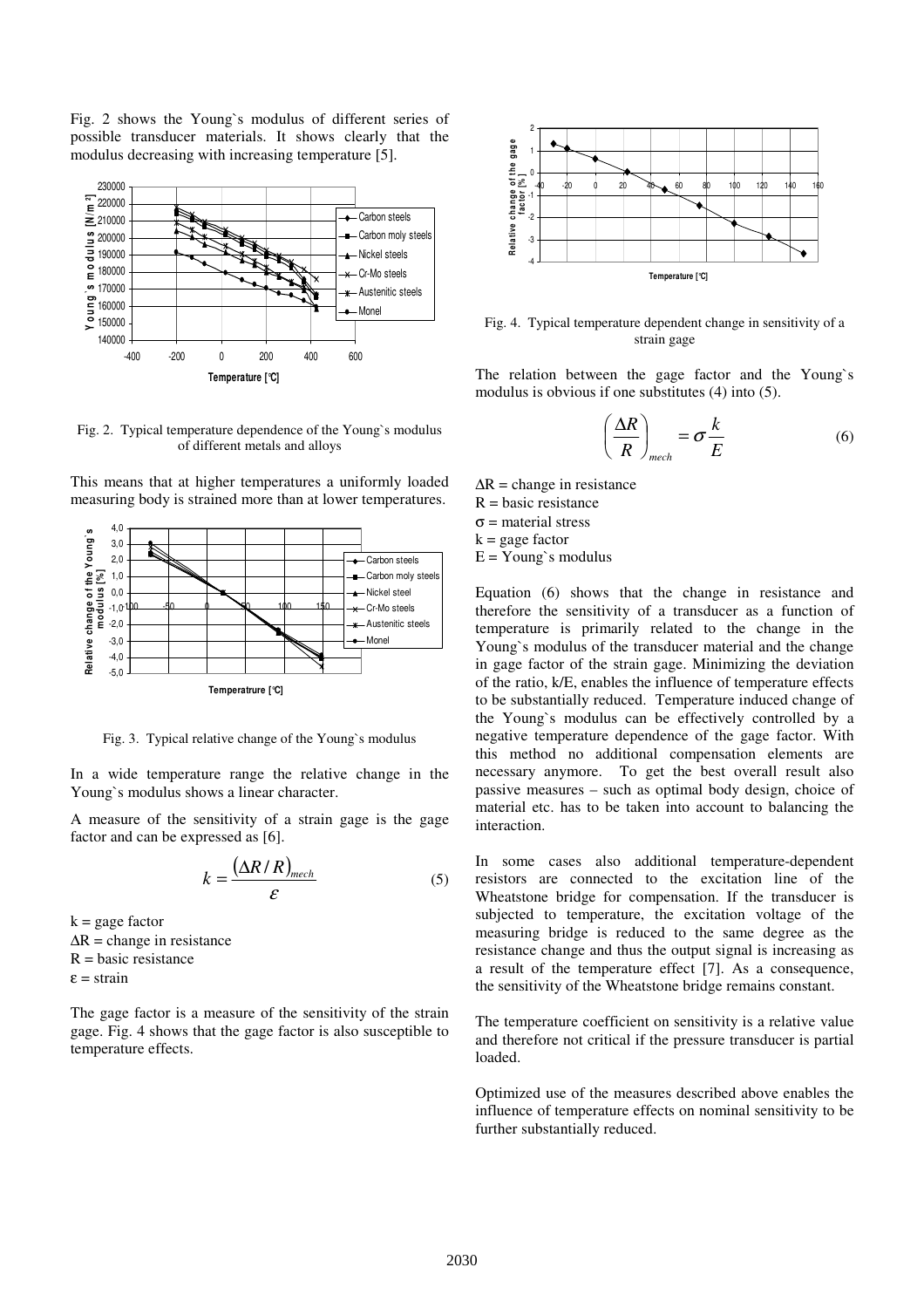Table 3. Temperature coefficient of sensitivity

|                    | P3TCP "Top     | Standard          |
|--------------------|----------------|-------------------|
|                    | Class" Blue    | pressure          |
|                    | Line           | transducer        |
| Temperature        |                |                   |
| coefficient of     | $0.05\% / 10K$ | $0,1 - 0,2\%/10K$ |
| sensitivity $TK_C$ |                |                   |

### **5. CHARACTERISTIC CURVE DEVIATION**

#### *5.1. Linearity*

The Linearity describes the maximum deviation of the curve  $(d_{lin})$  of the best-fit straight line (BFSL) for a pressure transducer's characteristic curve determined at increasing load from zero to nominal pressure  $(p_n)$ .



Fig. 5. Linearity

To achieve the most accurate overall result it is common to construct a so-called zero based "Best Fit Straight Line" (BFSL) through the measured points in such a way that the maximum deviation of the curve from the ideal line is minimized.

### *5.2. Hysteresis*

Hysteresis corresponds to the maximum difference of the output signal when measuring the same pressure at increasing and decreasing load.



Fig. 6. Hysteresis

The determination of the effect of hysteresis is based on measurements at a number of predefined points in the load cycle (e.g. 0%, 50%, 100%).

### *5.3. Curve deviation*

Hysteresis typically incorporate with linearity to define the accuracy of the pressure transducer. To determine the characteristic curve deviation  $(d<sub>lh</sub>)$  both effects has to be taken into account.



Fig. 7. Curve deviation

For the determination of the curve deviation the interpolation of the BFSL thru zero is applied in such a way that the maximum deviation (increasing / decreasing) from the measured points have the same amount. Characteristic curve deviation can also be interpreted as half of the tolerance band that is symmetrical about the BFSL.

### *5.4. Cubic interpolation*

Applying a cubic interpolation function - instead of linear interpolation - to the test values determined at increasing and decreasing load- enables the relative interpolation error to be reduced. For this reason, the series P3TCP "Top Class" Blue Line calibration protocol explicitly specifies the cubic interpolation function applied [8].

$$
f(x) = a_3 x^3 + a_2 x^2 + a_1 x + a_0 \tag{7}
$$

 $f(x) = pressure$  $x =$  output signal  $a_0 \dots a_3$  = coefficients

The coefficients of the cubic function are individually determined and specified for each pressure transducer. For a given series of tests, the required interpolation points and thus the coefficients can be determined, for example, using the polynomial approach [8].

$$
f(x) = a_0 + a_1(x - x_0) + a_2(x - x_0)(x - x_1)
$$
  
+
$$
a_3(x - x_0)(x - x_1)(x - x_2) + \dots + a_n \dots (x - x_{n-1})
$$
 (8)